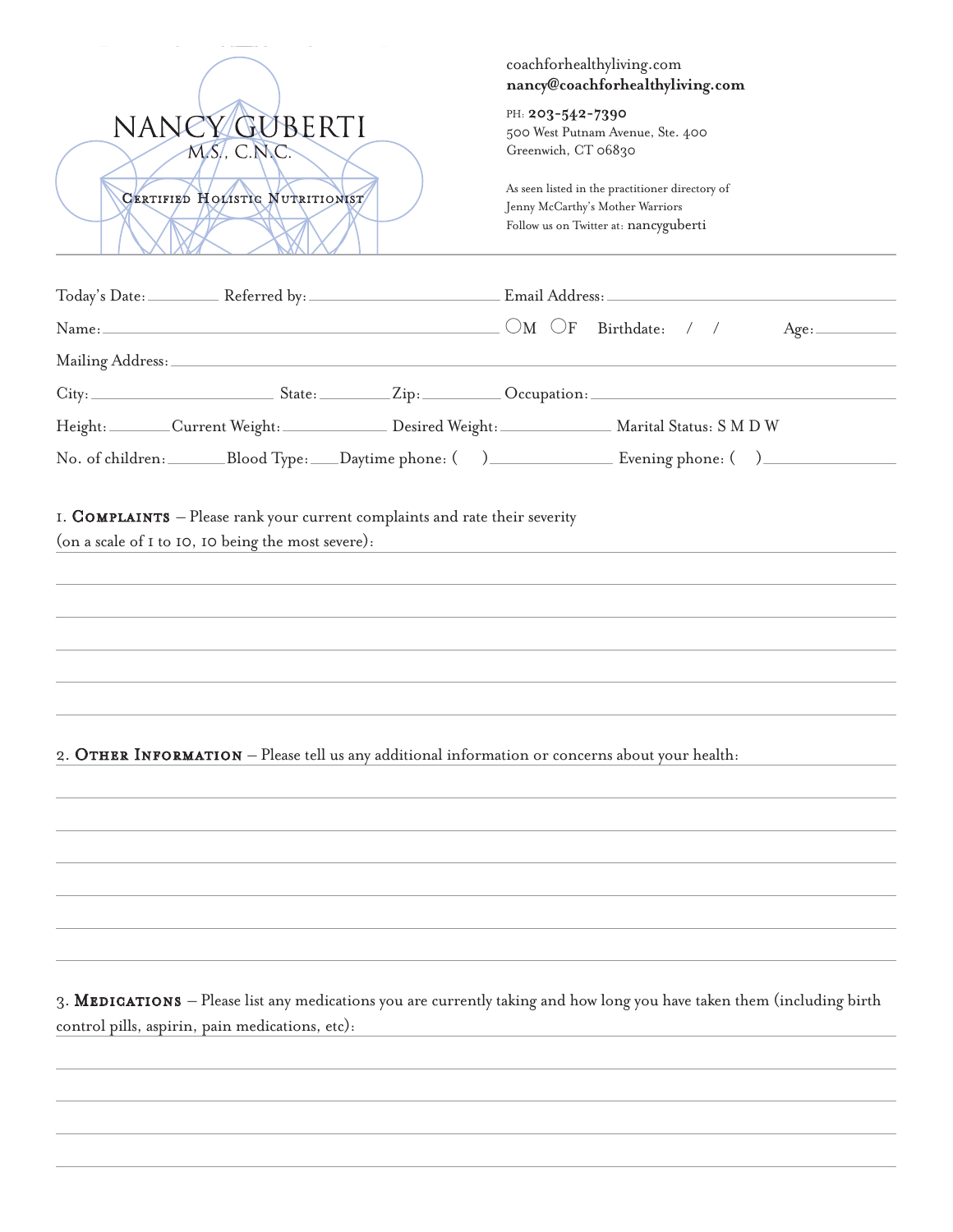| CLIENT:                             |                                                                                                                                                                                                                                                                                                                                                                                   |                          | $\text{DATE:}\n$                                                                 | $2 \text{ of } 7$ |
|-------------------------------------|-----------------------------------------------------------------------------------------------------------------------------------------------------------------------------------------------------------------------------------------------------------------------------------------------------------------------------------------------------------------------------------|--------------------------|----------------------------------------------------------------------------------|-------------------|
| List of vitamins/supplements/herbs: |                                                                                                                                                                                                                                                                                                                                                                                   |                          |                                                                                  |                   |
|                                     | 4. SMOKING – Do you currently smoke? $\bigcirc$ Yes $\bigcirc$ No If yes, how much? How long have you smoked?<br>5. SURGERIES - What surgeries, operations, traumas, car accidents, etc. have you had?                                                                                                                                                                            |                          |                                                                                  |                   |
|                                     | 6. STRESS - Please rate your current stress level (on a scale of I to IO, IO being the highest stress):<br>What is the main reason(s) for your stress?                                                                                                                                                                                                                            |                          |                                                                                  |                   |
|                                     | What step(s) are you taking to reduce your stress level?                                                                                                                                                                                                                                                                                                                          |                          |                                                                                  |                   |
| Other complaints?                   | 7. DENTAL WORK $-$ Indicate how many of the following you have:<br>Silver fillings ________ Gold crowns or inlays ________ Root canals ______<br>Bleeding Gums<br>Forcelain crowns<br>Sensitive teeth<br>Sensitive teeth<br>8. SLEEP - How is your sleep? Check those that apply.<br>ORestful ORestless OHard to get to sleep OWake up often OGet up during the night OBad dreams | Braces<br>Bridgework____ | Composites (tooth-colored)<br>Implants <sub>——</sub><br>Temporaries New cavities |                   |
| Other complaints?                   | What time do you usually go to sleep?_____ Number of hours of sleep per night?<br>9. DIGESTION - How is your digestion? Check those that apply.<br>○Adequate ○Poor ○Acid reflux ○Burp often ○Bloating ○Burning/pain in stomach                                                                                                                                                    |                          |                                                                                  |                   |
| Other Complaints?                   | IO. URINATION - How are your daily urinations? Check those that apply.<br>$\bigcirc$ Every 2 to 3 hours $\bigcirc$ Too frequent $\bigcirc$ Sense of urgency $\bigcirc$ Too small amount $\bigcirc$ Too large amount<br>$\bigcirc$ Is burning $\bigcirc$ Up at night several times                                                                                                 |                          |                                                                                  |                   |

11. Bowels – How are your bowel eliminations? *Check those that apply.* How often?  $\bigcirc$ 3 times daily  $\bigcirc$ Once per day  $\bigcirc$ Skip days Amount:  $\bigcirc$  Normal  $\bigcirc$  Too little  $\bigcirc$  Too large Consistency:  $\bigcirc$ Normal  $\bigcirc$ Too hard  $\bigcirc$ Very soft  $\bigcirc$ Diarrhea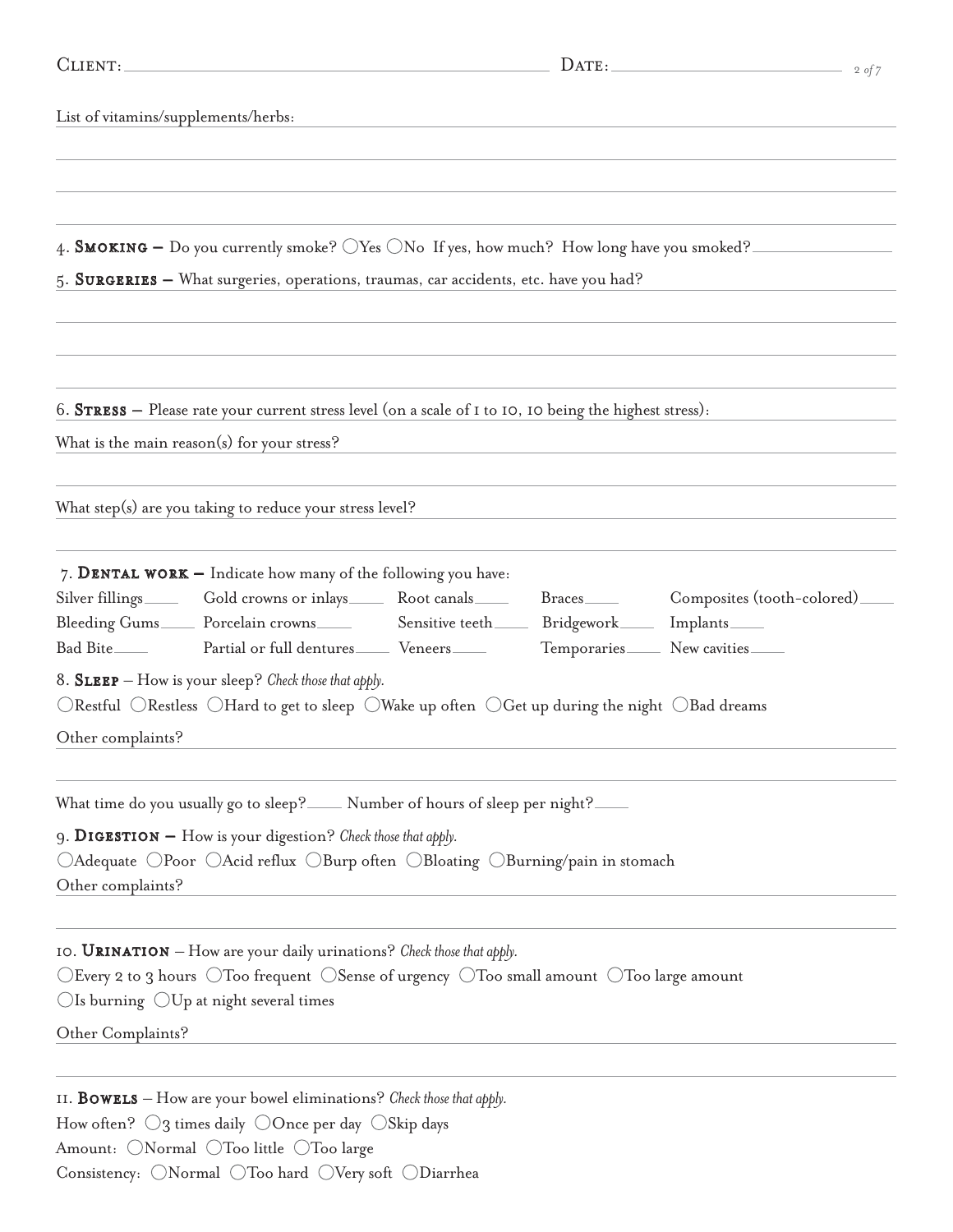Bowels Cont'd. How are your bowel eliminations? *Check those that apply.* OColor: OBrown OBlack OYellowish OGreen Other:  $\bigcirc$  Lots of mucus  $\bigcirc$  Lots of gas  $\bigcirc$  Foul smell Other Complaints?

12. WOMEN ONLY *Check those that apply.* Are you pregnant?  $\bigcirc Y$ es  $\bigcirc N$ o  $\bigcirc B$ reast-feeding?  $\bigcirc$ Have monthly periods? Date of last period? Going through menopause? OYes ONo Periods stopped? OYes ONo Hysterectomy? OYes ONo Monthly periods regular (28 day cycles)? OYes ONo Number of days of your menstrual flow? Check any of symptoms you experience associated with your period:  $\bigcirc$  Cramping  $\bigcirc$  Bloating  $\bigcirc$  Feeling weak Mood swings Cravings Heavy bleeding Back pain Headaches Bright red blood Dark clotty blood Other menstrual complaints? 13. **EXERCISE** – What kind of exercise do you do? How often? For how long at a time? 14. SUNLIGHT – Amount of sunlight you receive daily? — Hours spent daily under fluorescent lights? 15. EYEWEAR – Do you wear contact lenses?  $\bigcirc Y$ es  $\bigcirc N$ o Glasses?  $\bigcirc Y$ es  $\bigcirc N$ o If so, how many hours per day? 16. ELECTROMAGNETIC – Exposure How many hours do you spend daily: Watching TV? Working on a computer? Talking on a phone? Talking on a cellular phone? Wearing a headset? Wearing a wrist-watch (with battery)? Near electrical equipment for long periods of time (such as copy machines, high power lines, computers, etc.)? When you sleep, is your head within 10 feet of a plug-in clock? 17. CLOTHING – How often do you wear 100% natural clothing (cotton, ramie, wool, silk, or linen)? Synthetic clothing (polyester, acrylic, nylon, rayon, etc.)? Blends (natural fabric combined with synthetic)? 18. PERSONAL CARE PRODUCTS – List the brand names that you use: *Please take time to complete this list*. Shampoo? Shave Cream? Deodorant? Dish Washing Liquid/Powder? Toothpaste? Laundry Soap? Soap? Tub/Tile Cleaner? Hand/Body Lotion? Glass Cleaner? Facial Cleanser/Moisturizer? All Purpose Cleaner?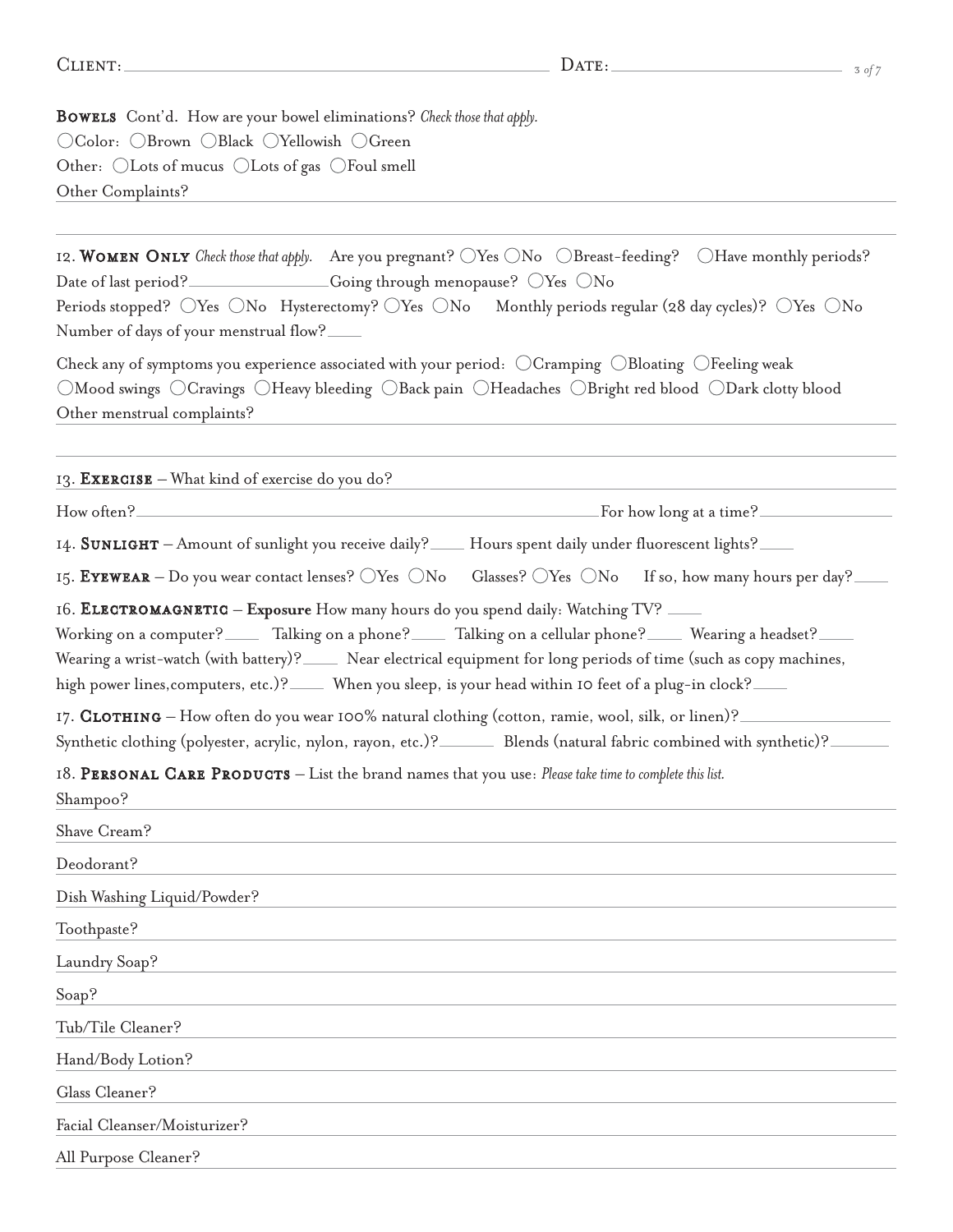| DATE:<br>CLIENT:                                                                                                                                                                                                                                                                                                                                                                                                                                                                                                                                                                                                                                                                                                                                                                                                                                                                                                                                                                                                                                                                                                                                                                                                                                                                                                                                                                                                                                                                                                                                                                                                | 4 of 7 |
|-----------------------------------------------------------------------------------------------------------------------------------------------------------------------------------------------------------------------------------------------------------------------------------------------------------------------------------------------------------------------------------------------------------------------------------------------------------------------------------------------------------------------------------------------------------------------------------------------------------------------------------------------------------------------------------------------------------------------------------------------------------------------------------------------------------------------------------------------------------------------------------------------------------------------------------------------------------------------------------------------------------------------------------------------------------------------------------------------------------------------------------------------------------------------------------------------------------------------------------------------------------------------------------------------------------------------------------------------------------------------------------------------------------------------------------------------------------------------------------------------------------------------------------------------------------------------------------------------------------------|--------|
| Hair Spray/Gel?                                                                                                                                                                                                                                                                                                                                                                                                                                                                                                                                                                                                                                                                                                                                                                                                                                                                                                                                                                                                                                                                                                                                                                                                                                                                                                                                                                                                                                                                                                                                                                                                 |        |
| Perfume/Cologne?                                                                                                                                                                                                                                                                                                                                                                                                                                                                                                                                                                                                                                                                                                                                                                                                                                                                                                                                                                                                                                                                                                                                                                                                                                                                                                                                                                                                                                                                                                                                                                                                |        |
| Hair Dye?                                                                                                                                                                                                                                                                                                                                                                                                                                                                                                                                                                                                                                                                                                                                                                                                                                                                                                                                                                                                                                                                                                                                                                                                                                                                                                                                                                                                                                                                                                                                                                                                       |        |
| Hair Permanent?                                                                                                                                                                                                                                                                                                                                                                                                                                                                                                                                                                                                                                                                                                                                                                                                                                                                                                                                                                                                                                                                                                                                                                                                                                                                                                                                                                                                                                                                                                                                                                                                 |        |
|                                                                                                                                                                                                                                                                                                                                                                                                                                                                                                                                                                                                                                                                                                                                                                                                                                                                                                                                                                                                                                                                                                                                                                                                                                                                                                                                                                                                                                                                                                                                                                                                                 |        |
| Fingernail/Toenail Polish?                                                                                                                                                                                                                                                                                                                                                                                                                                                                                                                                                                                                                                                                                                                                                                                                                                                                                                                                                                                                                                                                                                                                                                                                                                                                                                                                                                                                                                                                                                                                                                                      |        |
| Face make-up/ Eye make-up?                                                                                                                                                                                                                                                                                                                                                                                                                                                                                                                                                                                                                                                                                                                                                                                                                                                                                                                                                                                                                                                                                                                                                                                                                                                                                                                                                                                                                                                                                                                                                                                      |        |
| Other chemical exposure (from yard, workplace, art chemicals, etc.)?                                                                                                                                                                                                                                                                                                                                                                                                                                                                                                                                                                                                                                                                                                                                                                                                                                                                                                                                                                                                                                                                                                                                                                                                                                                                                                                                                                                                                                                                                                                                            |        |
| <b>19. APPLIANCES</b> $-$ Check which of the following you use<br>○Gas stove ○Electric stove ○Electric heater ○Electric blanket ○Water bed ○VitaMix ○Microwave ○Oven<br>20. Cookware What type of cookware do you use? OStainless steel OAluminum OIron OTeflon-coated OGlass                                                                                                                                                                                                                                                                                                                                                                                                                                                                                                                                                                                                                                                                                                                                                                                                                                                                                                                                                                                                                                                                                                                                                                                                                                                                                                                                   |        |
| Other types:                                                                                                                                                                                                                                                                                                                                                                                                                                                                                                                                                                                                                                                                                                                                                                                                                                                                                                                                                                                                                                                                                                                                                                                                                                                                                                                                                                                                                                                                                                                                                                                                    |        |
| 21. SHOWER FILTER – What brand of shower filter do you use (for chlorine protection)?<br>When was your filter last changed?                                                                                                                                                                                                                                                                                                                                                                                                                                                                                                                                                                                                                                                                                                                                                                                                                                                                                                                                                                                                                                                                                                                                                                                                                                                                                                                                                                                                                                                                                     |        |
| 22. <b>PETS</b> – Do you have a pet(s)? $\bigcirc$ Yes $\bigcirc$ No                                                                                                                                                                                                                                                                                                                                                                                                                                                                                                                                                                                                                                                                                                                                                                                                                                                                                                                                                                                                                                                                                                                                                                                                                                                                                                                                                                                                                                                                                                                                            |        |
| 23. If so, what kind/how many? ______ Are they allowed in the house? $\bigcirc$ Yes $\bigcirc$ No $\bigcirc$ On your bed? $\bigcirc$ Yes $\bigcirc$ No                                                                                                                                                                                                                                                                                                                                                                                                                                                                                                                                                                                                                                                                                                                                                                                                                                                                                                                                                                                                                                                                                                                                                                                                                                                                                                                                                                                                                                                          |        |
| What do you feed your $pet(s)?$                                                                                                                                                                                                                                                                                                                                                                                                                                                                                                                                                                                                                                                                                                                                                                                                                                                                                                                                                                                                                                                                                                                                                                                                                                                                                                                                                                                                                                                                                                                                                                                 |        |
| FOOD CHOICES - What percentage of food is home cooked: ____ Where do you get the rest from? ____<br>Check each type of food you eat often.<br>I. Pre-made foods: OCanned food OBoxed cereals OFrozen dinners OBottled or frozen juices OTake-out food<br>2. Red meat (beef, pork, lamb): OCommercially grown ONaturally raised (Brand:<br>3. Chicken: OCommercially grown ONaturally raised (Brand: ______________________<br>4. Turkey: OCommercially grown ONaturally raised (Brand:<br>5. Fish: $\bigcirc$ Canned tuna $\bigcirc$ Fresh fish $\bigcirc$ Frozen fish $\bigcirc$ At restaurants<br>6. Fresh vegetables: $\bigcirc$ Commercially grown $\bigcirc$ Organically grown $\bigcirc$ Farmer's market<br>7. Fresh fruit: $\bigcirc$ Commercially grown $\bigcirc$ Organically grown $\bigcirc$ Farmer's market<br>8. Whole grains: $\bigcirc$ Commercially grown $\bigcirc$ Organic<br>9. Whole beans: $\bigcirc$ Commercially grown $\bigcirc$ Organic<br>10. Eggs/ Butter: $\bigcirc$ Commercial eggs $\bigcirc$ Naturally grown eggs $\bigcirc$ Commercial butter $\bigcirc$ Natural butter $\bigcirc$ Margarine<br>II. Milk: ○Commercial milk ○Nut milk ○Rice milk ○Hemp seed ○Coconut milk ○Goat's milk ○Soy milk<br>12. Cheese: OCommercial cheese OOrganic cheese<br>13. Condiments: OSalt & pepper OSea salt OKetchup OMustard OVinegar OOlive Oil OMayonnaise<br>14. Coffee (including decaf) OBlack tea OCaffeine drinks Other beverages_<br>15. OFried foods<br>16. OBread OBagels OBuns OMuffins Other<br>$I7.$ $\bigcirc$ Fast food<br>18. OYogurt OIce cream OCottage cheese OSour cream |        |
| 19. $\bigcirc$ Crackers<br>20. Soft drinks (colas, etc.)                                                                                                                                                                                                                                                                                                                                                                                                                                                                                                                                                                                                                                                                                                                                                                                                                                                                                                                                                                                                                                                                                                                                                                                                                                                                                                                                                                                                                                                                                                                                                        |        |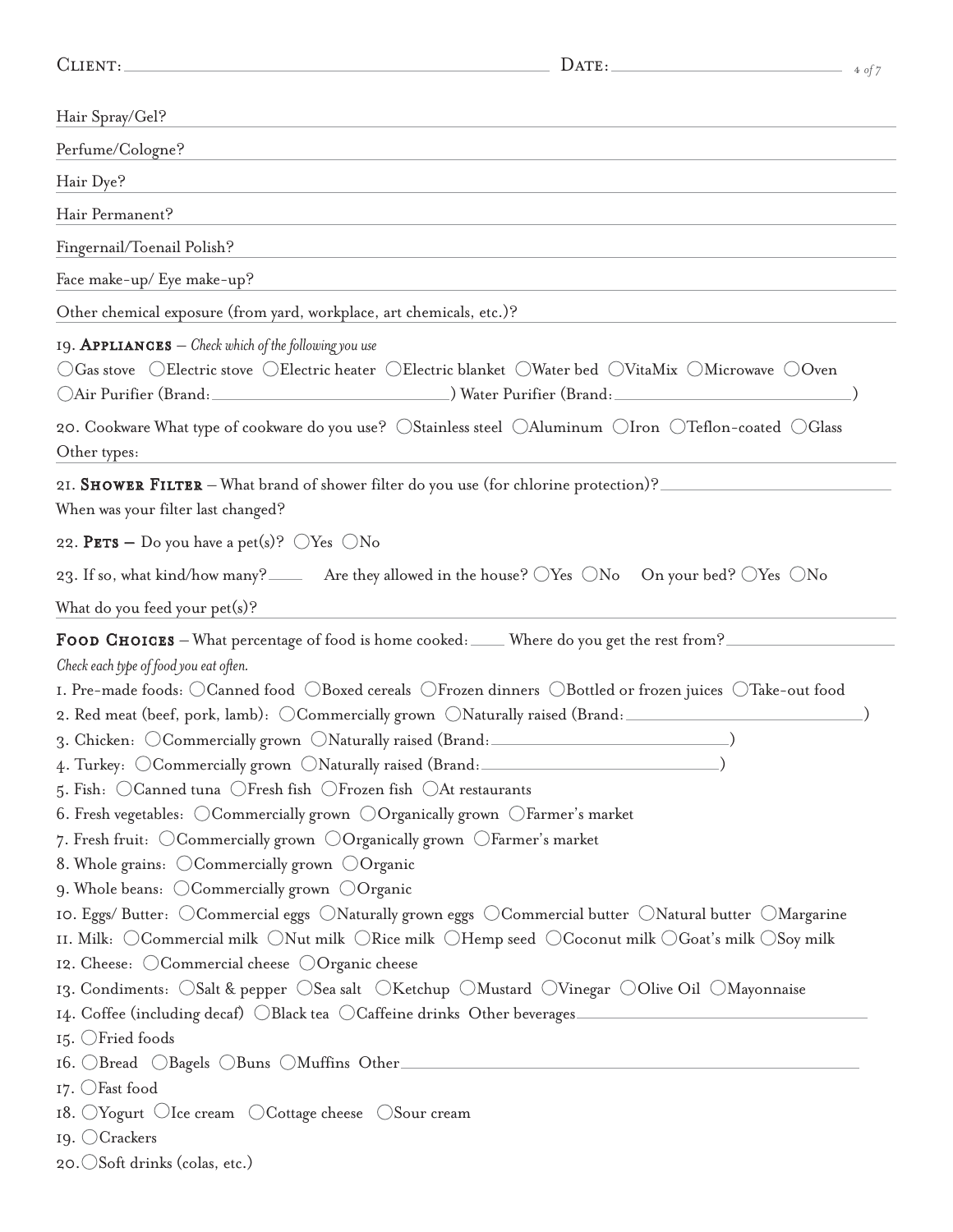CLIENT: 5 *of 7* 

21.  $\Box$ Artificial sweeteners (NutraSweet, Equal, Sweet 'N Low, Splenda)  $\Box$ Stevia or Xylitol  $\Box$ Agave Nectar

- 22. Alcohol (wine, beer, etc.)
- 23. Potato or corn chips
- 24.  $\bigcirc$ Roasted nuts  $\bigcirc$ Peanut butter
- 25. ○Pasta
- 26. Chocolate Candy, pastries, sweets Cookies

#### QUICK SYMPTOM QUESTIONNAIRE – *Circle or underline any symptom that applies to you*

### **Is depleted brain chemistry the problem?**

| OSensitivity to emotional (or physical) pain                     | $\rm Cry$ easily                                           |
|------------------------------------------------------------------|------------------------------------------------------------|
| $\bigcirc$ Eat as a reward or for pleasure, comfort, or numbness | OWhen worry, anxiety, phobia, or in a panic                |
| ODifficulty getting to sleep or staying asleep                   | $\bigcirc$ Low energy, drive, and arousal                  |
| $\bigcirc$ Obsessive thinking or behavior                        | $\bigcirc$ Inability to relax after tension, stress        |
| $\bigcirc$ Depression, negativity                                | CLow self-esteem, lack of confidence                       |
| $\bigcirc$ More mood and eating problems in winter or            | $\bigcup$ Irritability, anger                              |
| at the end of the day                                            | $\bigcirc$ Use alcohol or drugs to improve mood            |
| Are you suffering because of low-calorie dieting?                |                                                            |
| CIncreased cravings for and focus on food; overeating            | $\bigcirc$ Regain weight after dieting, more than was lost |
| OIncreased moodiness, irritability, anxiety, or depression       | Less energy and endurance                                  |
| $\bigcirc$ Usually eat less than 2,100 calories a day            | $\bigcirc$ Skip meals, especially breakfast                |
| CEat mostly low-fat carbohydrates (bagels, pasta,                | $\bigcirc$ Constantly think about weight                   |
| frozen yogurt, and others)                                       | $\bigcirc$ Use aspartame (NutraSweet) daily                |
| OTake Prozac or similar serotonin-boosting drugs                 | Have become vegetarian                                     |
| Have become bulimic or anorectic                                 | Increased self-esteem                                      |

- **Are you struggling with blood sugar instability or high stress?**
- $\bigcirc$  Crave a lift from sweets or alcohol, then experience a drop in energy and mood after ingesting them
- Family history of diabetes, hypoglycemia, or alcoholism
- $\bigcirc$ Nervous, jittery, irritable, headachy, weak, or teary on & off throughout the day; may be calmer after meals
- $\bigcirc$ Frequent infections, allergies, or asthma, especially when weather changes
- Mental confusion, decreased memory, hard to focus or get organized
- $\bigcirc$ Frequent thirst  $\bigcirc$  Night sweats (not menopausal)
- Light-headed, especially on standing up

## Adrenals –

- 
- $\bigcirc$ Dark circles under eyes or eyes sensitive to bright light  $\hspace{0.5cm}$   $\bigcirc$ More awake at night

## **Do you have unrecognized low thyroid function?**

- 
- 
- $\bigcirc$ Have to force yourself to do even moderate exercise  $\hspace{15pt}$   $\bigcirc$  Find it hard to get going in the morning
- 
- Weight gain began near the start of menses, a pregnancy,  $\;\bigcirc$  Chronic headaches

 $\bigcirc$  Crave salty foods or licorice  $\bigcirc$  Often feel stressed, overwhelmed, and exhausted

- $\bigcirc$  Low energy  $\hspace{1cm}$   $\bigcirc$  Easily chilled (especially hands and feet)
- $\bigcirc$ Other family members have thyroid problems  $\hspace{1cm}$   $\bigcirc$  Can gain weight without overeating; hard to lose excess weight
	-
- $\bigcirc$ High cholesterol  $\bigcirc$  Low blood pressure
	-
	- or menopause **Exercise 2015** Use food, caffeine, tobacco, and/or other stimulants to get going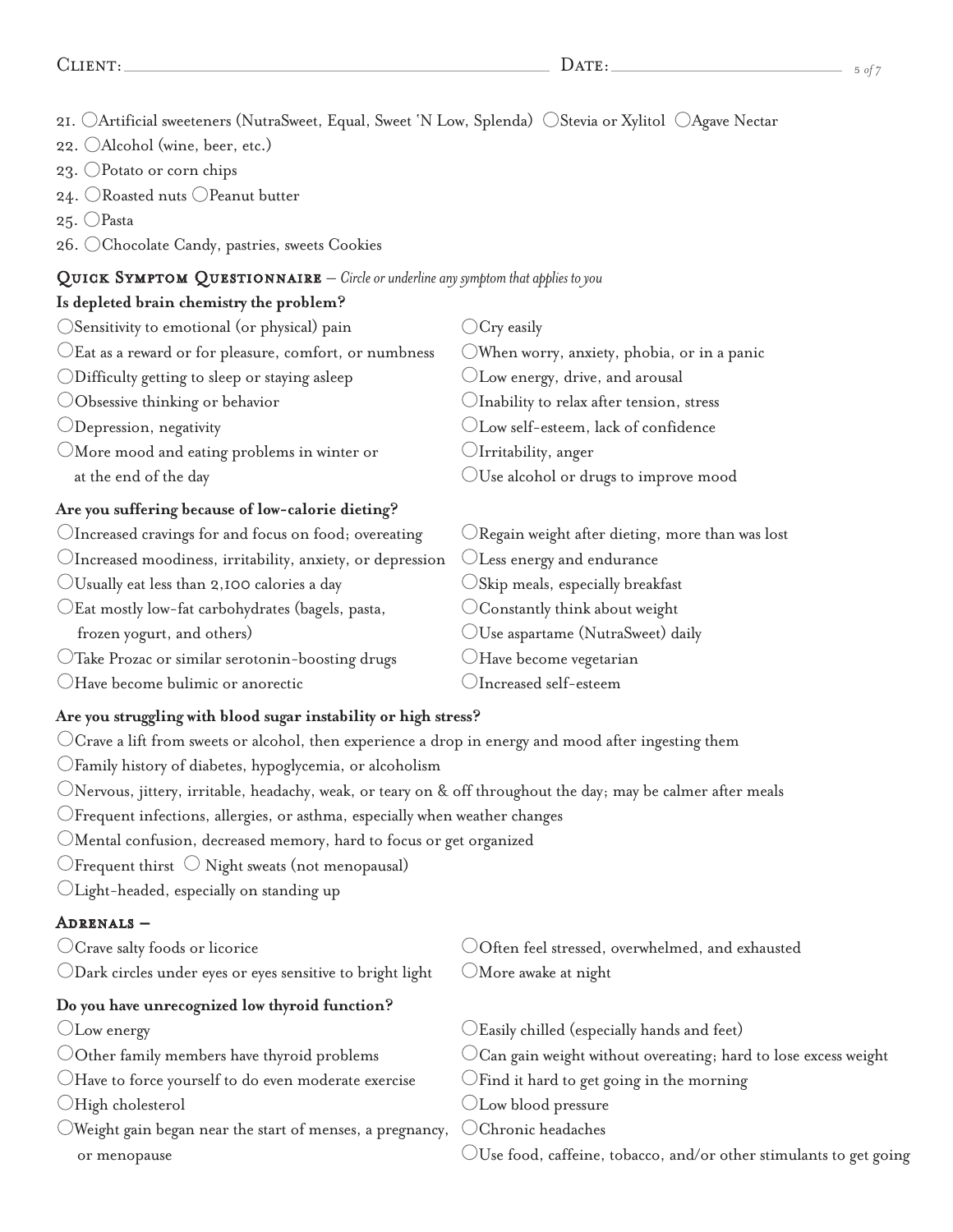| $\overline{\phantom{0}}$ |  |  |
|--------------------------|--|--|
|--------------------------|--|--|

# **Are you addicted to foods you are actually allergic to?**

 $\bigcirc$  Food Allergies in family  $\bigcirc$  Allergic to milk products or other common foods

 $\bigcirc$  Crave milk, ice cream, yogurt, cheese, or doughy foods (pasta, bread, cookies, among others) and eat them frequently

- Experience bloating after meals
- $\bigcirc$ Gas, frequent belching
- Digestive discomfort of any kind
- Chronic constipation and/or diarrhea
- $\bigcirc$ Respiratory problems, such as asthma, postnasal drip, congestion
- Low energy or drowsiness, especially after meals
- Under eat or often prefer beverages to solid food
- $\bigcirc$  Avoid food or throw up food because bloating after eating makes you feel fat or tired
- $\bigcirc$ Can't gain weight
- Hyperactivity or manic-depression
- Severe headaches, migraines

## **Are your hormones unbalanced?** *Woman Only*

- 
- 
- 
- $\bigcirc$  Peri- or postmenopausal discomfort (e.g., hot flashes, or sore breasts
	- weight gains, sweats, insomnia, or mental dullness)  $\bigcirc$ Skin eruptions with period
- *Note: Some men experience "male menopause" as a result of hormonal imbalance.*

## **Do you have yeast overgrowth triggered by antibiotics, cortisone, or birth control pills?**

- $\bigcirc$ Often bloated  $\bigcirc$ Abdominal distention  $\bigcirc$ Foggy-headed  $\bigcirc$ Depressed
- Have chronic fungus on nails or skin or athlete's foot
- Recurring sinus or ear infections as an adult or child
- $\bigcirc$ Achy muscles and joints  $\bigcirc$ Rashes  $\bigcirc$ Stool unusual in color, shape or consistency

## **Do you have fatty acid deficiency?**

- $\bigcirc$  Crave chips, cheese, and other rich foods more than, or in addition to, sweets and starches
- $\bigcirc$ Have ancestry that includes Irish, Scottish, Welsh, Scandinavian, or coastal Native American
- Alcoholism and depression in the family history
- $\bigcirc$ High cholesterol  $\bigcirc$ Low HDL levels  $\bigcirc$ Feel heavy, uncomfortable, and "clogged up" after eating fatty foods
- $\bigcirc$ History of hepatitis or other liver or gallbladder problems
- $\bigcirc$ Light-colored stool  $\bigcirc$ Hard or foul-smelling stool  $\bigcirc$ Pain on right side under your rib cage

## Family Health History

| Health history of your father: |
|--------------------------------|
| Health history of your mother: |
| Health history of siblings:    |
| Your current health concerns:  |
| Past health concerns:          |

- $\bigcirc$ Premenstrual mood swings  $\bigcirc$ Premenstrual or menopausal food cravings
- $\bigcirc$  Irregular periods or migraines  $\bigcirc$  Use(d) birth control pills or other hormone medication
- $\bigcirc$ Experienced a miscarriage, or infertility  $\bigcirc$ Uncomfortable periods cramps, lengthy or heavy bleeding,